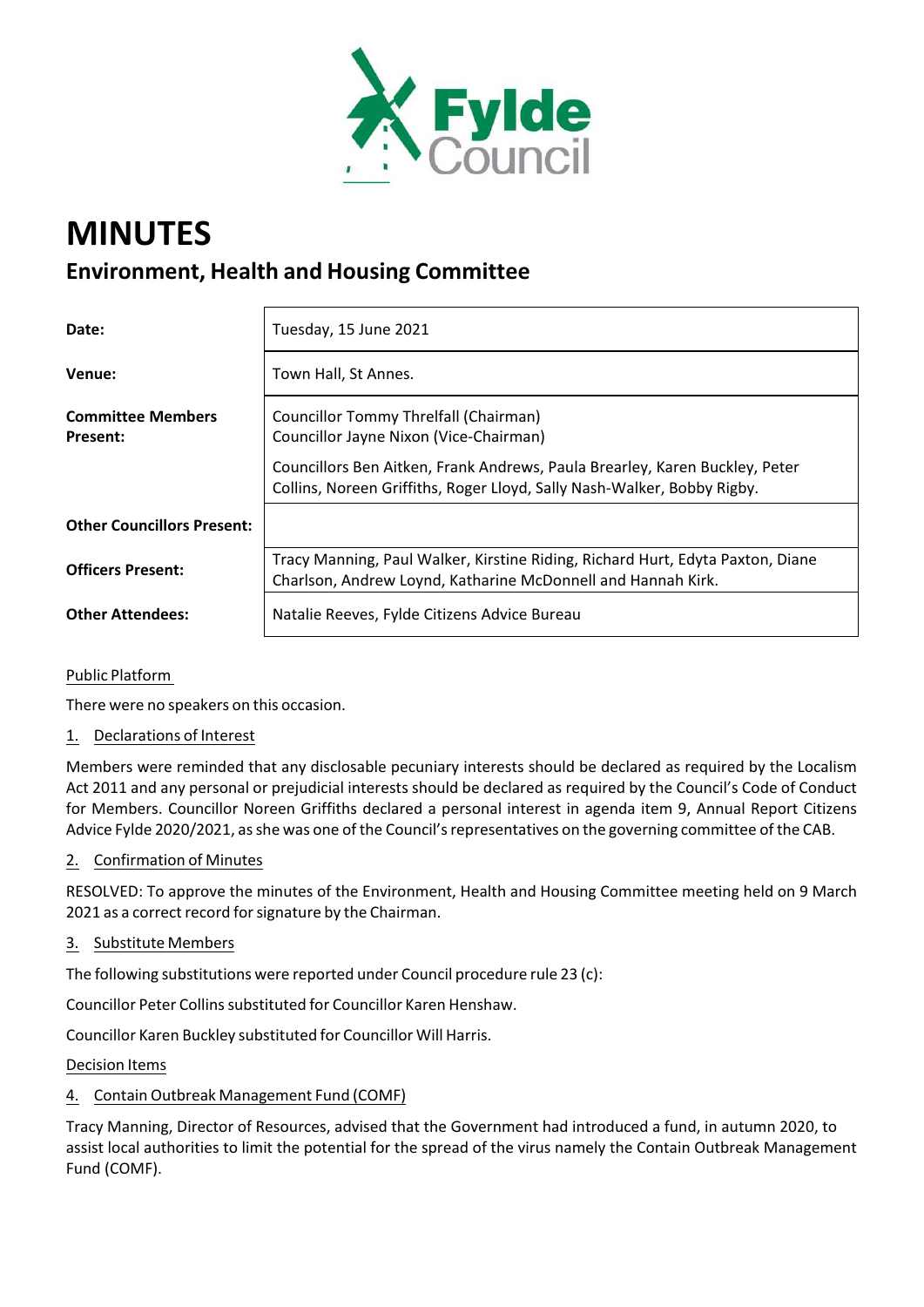Minutes – Environment, Health and Housing Committee – 15 June 2021

She advised that the Council had initially been awarded £888,580 for 2020/21. When the funding was awarded it was advised the 2020/21 award had to be spent or committed by year end, the report detailed the projected expenditure for the 2021/22 allocation.

For 2021/22 a further award of £101,179 had been made and again the report detailed considered to date for this budget allocation.

Mrs Manning reminded members of approval for £74k to fund a grant scheme, through the Council for Voluntary Services (CVS), to vulnerable residents during the pandemic. The scheme had proved to be very successful with a number of allocations made. She advised that further funding for the scheme, £80k, had been made available for 2021/22. CVS were happy to continue with the scheme. However prior to the 2021/22 scheme commencing an independent evaluation of the scheme was proposed, which was welcomed by CVS.

In response to questions, Mrs Manning advised at the time of publication, the COMF allocations for 2020/21 totalled £208k, with the remaining £680k rolled forward to 2021/22.

It was RESOLVED;

1. To note the position with respect to the allocation and spend to date of the 2020/21 Contain Outbreak Management Fund which has been allocated under the Chief Executive's delegation;

2. To approve the projected spending against projects identified in 2021/22;

3. To recommend to Finance and Democracy Committee a revenue budget increase of up to £101,179 in 2021/22 fully funded from the government grant funding stream for Contain Outbreak Management;

4. That an information report be brought to the committee at its November  $2_{nd}$  meeting outlining the overall position with expenditure against this budget at that time; and

5. To note that an independent evaluation of the 2020/21 grants scheme run on behalf of the Council by the Council for Voluntary Services (CVS) will be undertaken with the outcome to be considered by the Director of Resources, in consultation with the Chairman of the Committee, prior to embarking on a further round of grants to be administered by the CVS in 2021/22, details of this will be brought to a future meeting of the committee for information.

## 5. Rough Sleeper Initiative Funding 2021-2022

Kirstine Riding, Housing Services Manager, advised that in December 2018 Fylde, working jointly with Lancaster City and Wyre Council, were awarded £30,000 of Rapid Rehousing funding from Ministry of Housing Communities and Local Government (MHCLG). The funding was utilised to employ a Rapid Rehousing Officer, who provided support for clients, who as a result of multiple complex support needs, were sleeping rough or at risk of. Initially the funding was until March 2022.

In January 2021, this Committee, and the Finance and Democracy Committee approved a revision to the Flexible Homeless Support Grant (FHSG) and Homeless Reduction Act (HRA) funding received in 2019/20 be used to continue the Rapid Rehousing post from 2022 to 2026.

MHCLG have announced a continuation of the Rough Sleeper Initiative funding for 2021/22 and Fylde Council have been awarded a further £52,000. £27,000 from the Rough Sleeper Initiative Funding with an additional £25,000 emergency funding for accommodation, support and move on costs.

The purpose of the report before Committee was to provide an update on proposals to utilise the Rough Sleeper Initiative Funding, no longer required to fund the Rapid Rehousing Officer, to continue the Next Steps programme developed in 2020/21 and bring in extra support for 2021/22 for clients presenting with substance misuse and related problems, including mental health issues, to improve their self‐worth, access and continue with the support that is available.

Miss Riding provided an overview of the Rough Sleeper Strategy and the types of support offered to clients accessing the service. She also outlined the types of support offered through the Next Steps funding.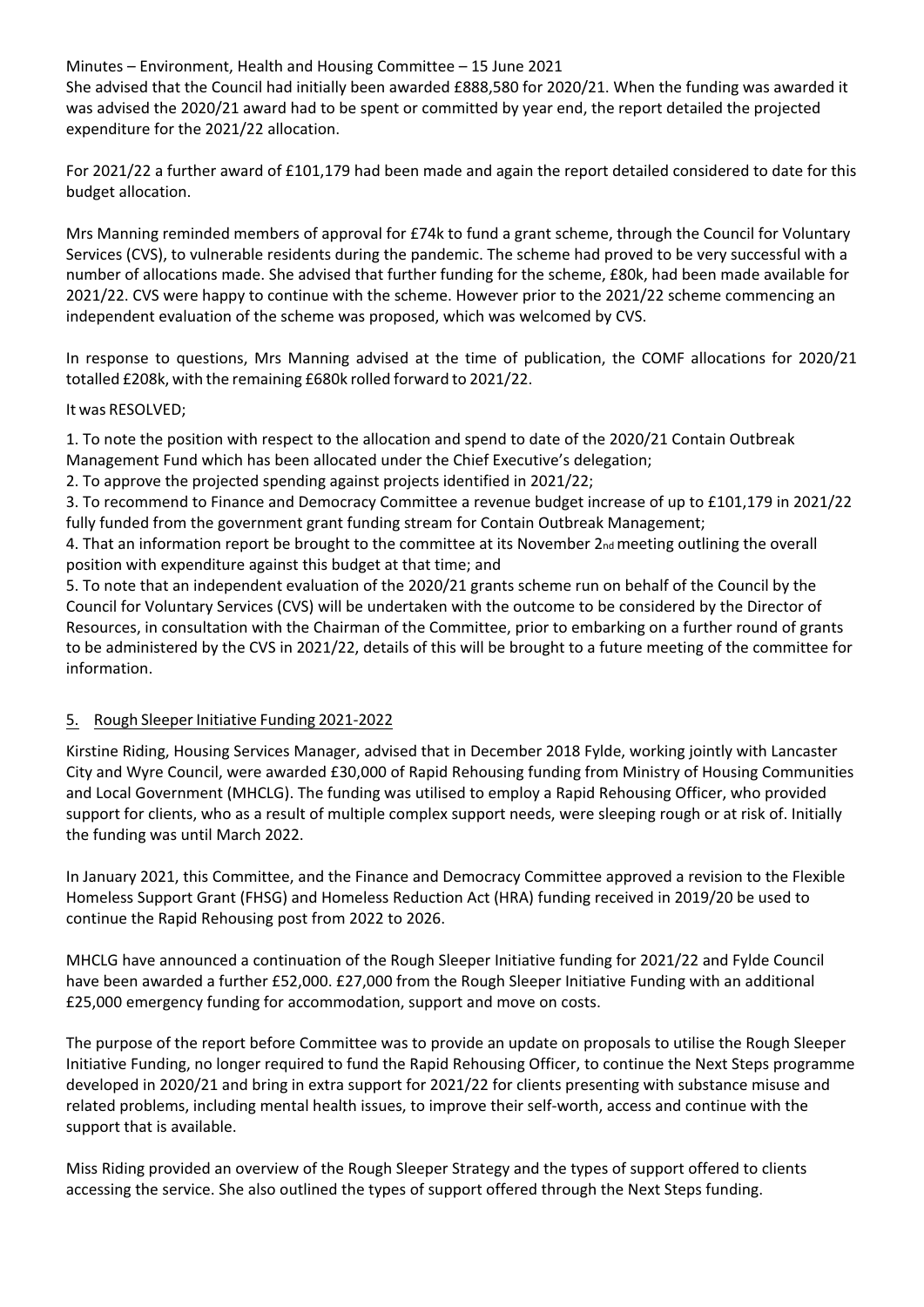Minutes – Environment, Health and Housing Committee – 15 June 2021

In response to questions, Miss Riding advised that the Rough Sleeper initiative had supported around 18 clients in the last 18 months. These clients presented with the most complex of needs. She advised that the cost was approximately £250 per person per week, the difficulty was knowing how long the support was required for, and when to withdraw the support.

The committee thanked Kirstine and her team for all their work.

It was RESOLVED to;

1. Note the contents of the report and the Rough Sleeper Initiative funding announced for 2021/22; 2. Recommend to Finance and Democracy Committee approval of a fully funded budget increase to provide external support for clients with substance misuse and related problems, for £27,000 in 2021/22 to be met from MHCLG funding under the Rough Sleeper Initiative, for 2021/22; and

3. Recommend to Finance and Democracy Committee approval of a fully funded budget increase to the Next Steps funding programme, for £25,000 in 2021/22 to be met from MHCLG funding under the Rough Sleeper Initiative, for 2021/22.

# 6. Fylde Council 'Handy Person and Sanctuary Scheme Pilot Service'

Kirstine Riding, Housing Services Manager introduced the report, advising that the purpose of the report was to update the committee on negotiations with Care and Repair Preston to deliver a 'Handyperson and Sanctuary Scheme Pilot service' in Fylde for 12 months, in order to gauge the level of demand for the service and to inform a formal procurement of the service in 2022. The report also to advise members of awarding a contract to Preston Care and Repair for Minor Aids and Adaptations within Fylde in 2020 by Lancashire County Council (LCC). This was a statutory function provided by LCC, Adult Social Care. The Handy Person and Sanctuary Scheme pilot would run alongside the minor aids and adaptations service.

By way of background, Miss Riding advised previously a service had been provided by Fylde and Wyre Care and Repair. This service cost the council £30k annually. An additional £40k had been requested for continuance of the service, which the committee had refused due to insufficient evidence for the increased funding request.

Miss Riding explained that Preston Care and Repair was a charitable organisation and had been existence over 30 years, providing a valuable service to low income elderly and vulnerable residents. The service provided to mostly owner occupier residents enabled them to remain in their own homes for longer.

The Sanctuary Scheme was for clients who had experienced domestic abuse and provided a service to make their accommodation secure, and allow them to stay in their own homes if appropriate.

Miss Riding advised that the pilot scheme was based on 100 referrals and these referrals would be handled by the housing team to allow them to understand the need for the service

In discussion, the committee commented that both services needed highlighting and promoting to residents. Miss Riding advised that if the scheme was approved, the Handy Person service would be attending a number of events and liaising with partners, such as Age UK, to ensure the profile of the service was raised. Both schemes would be promoted through the council's website and social media channels.

## It was RESOLVED to;

1. Note the contents of the report and approve the Handy Person and Sanctuary Scheme pilot scheme proposed, in partnership with Preston Care and Repair, using existing revenue resources;

- 2. Committee are requested to disapply the rules to comply with the contract procedure on the basis that:
	- a. The pilot is required to gauge demand for both the Handyperson and Sanctuary service;

b. Preston Care and Repair are already running the minor aids and adaptations programme in Fylde;

c. The purpose of the pilot is to inform a competitive procurement of the Handyperson and Sanctuary Scheme in 2022 on completion of the 12 month pilot; and

3. Note that an evaluation of the Pilot will be presented to this Committee after 12 months.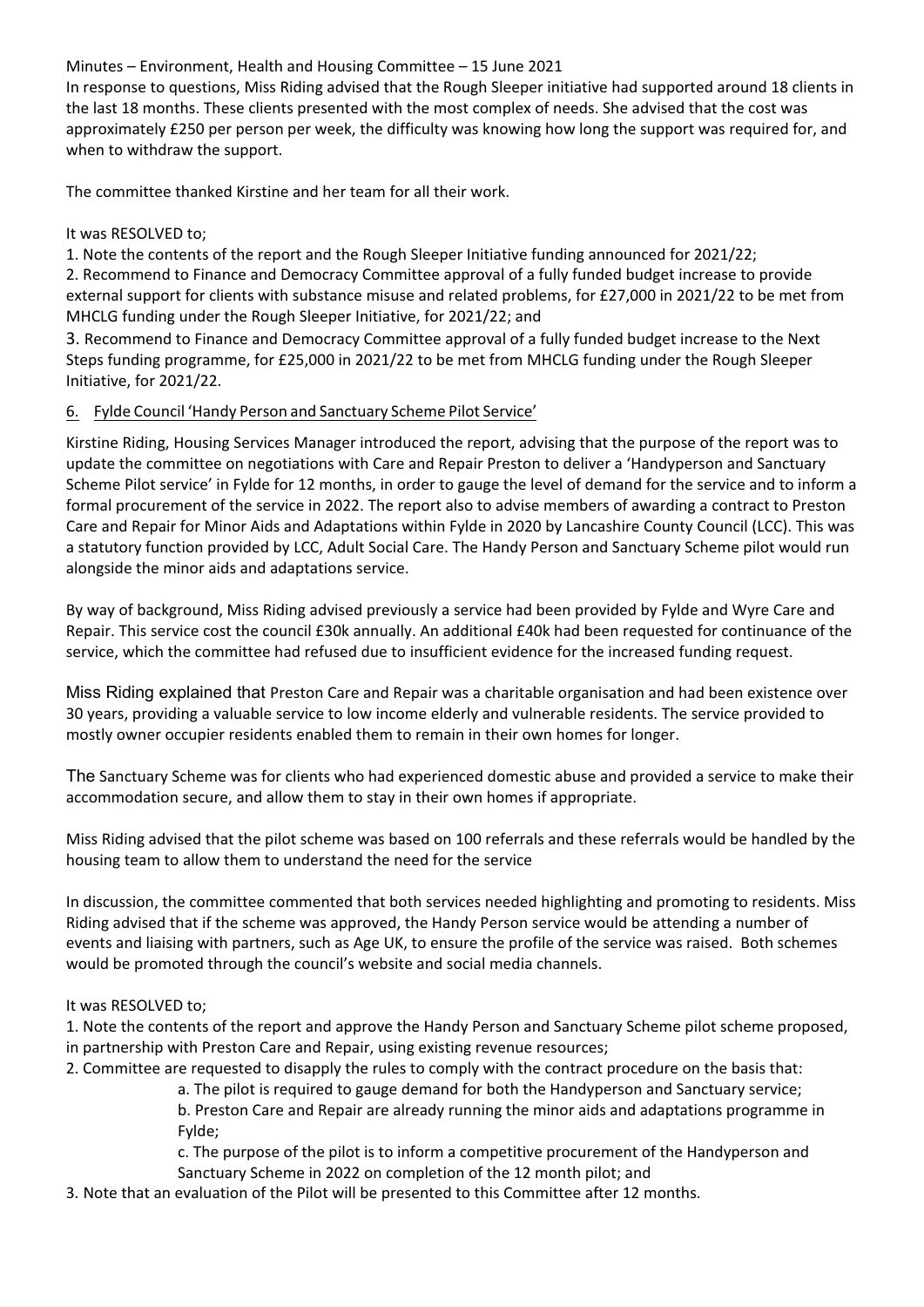Minutes – Environment, Health and Housing Committee – 15 June 2021 7. Holiday, Activity and Food Programme (HAF)

Tracy Manning, Director of Resources, advised as part of the government's commitment to tackling child hunger, announced in November 2020, funding had been made available to deliver a school holiday program of physical and enrichment activities, together with a healthy meal, for children in receipt of free school meals.

The objectives of the programme were detailed in the report, but the key objectives were to encourage children to eat more healthily and to be more active during the school holidays.

Fylde has been provided with an indicative budget allocation of £123,000 to deliver a scheme in 2021/22, with additional funding to recruit a scheme coordinator, for six months.

A coordinator had recently been appointed but was sadly no longer in post, so recruitment was currently underway for a replacement. Edyta Paxton, Health and Wellbeing Officer, was managing the project in the interim.

The committee commented on the need for the programme and the hope it could be developed year on year. In response to questions, Mrs Paxton advised the provision was primarily for those children in receipt of free school meals, however flexibility was built in so that up to 15% of the allocated budget could be used to support those children in need but not in receipt of free school meals. Those children would be identified and referred to the programme by their school.

#### It was RESOLVED;

1. That the Committee support the emergency decision of the Chief Executive to proceed with the recruitment of the HAF Co‐ordinator;

2. That the Committee approve delivery of the HAF project as set out in the report; and

3. That the Committee request that Finance and Democracy Committee approve a revenue budget increase of £123,000, fully funded from specific HAF grant, for the delivery of the HAF programme in Fylde in 2021/22.

## 8. Confirmation of Working Groups

Following changes to committee membership at Council on 19th April 2021 for the municipal year 2021/22, the programme committees were asked to review the current appointments to established working groups.

Following a discussion, it was therefore RESOLVED to confirm the membership of the following working groups;

Carbon Neutral Working Group ‐ Councillors Tommy Threlfall, Noreen Griffiths & Karen Henshaw (plus 3 representatives from Operational Management Committee and 2 representatives from Planning Committee)

Arboriculture & Landscape Strategy Working Group ‐ Councillors Roger Lloyd, Noreen Griffiths & Ben Aitken (plus 3 representatives from Planning Committee)

Flooding & Surface Water Management Working Group ‐ Councillors Tommy Threlfall, Roger Lloyd, John Singleton, Chris Dixon, Peter Anthony & Kiran Mulholland

#### Information Items

The following information items were received and noted by the committee.

## 9. Annual Report Citizens Advice Fylde 2020/2021

Prior to Natalie Reeves, Chief Executive Officer of Fylde Citizens Advice Bureau, addressing the committee, the Chairman offered the thanks of the council for the work of the CAB, and particularly to the support offered during the pandemic. The committee received the annual report of Fylde Citizen's Advice Bureau. Ms Reeves responded to a number of questions from the committee.

#### 10. Age UK Lancashire ‐ Annual Report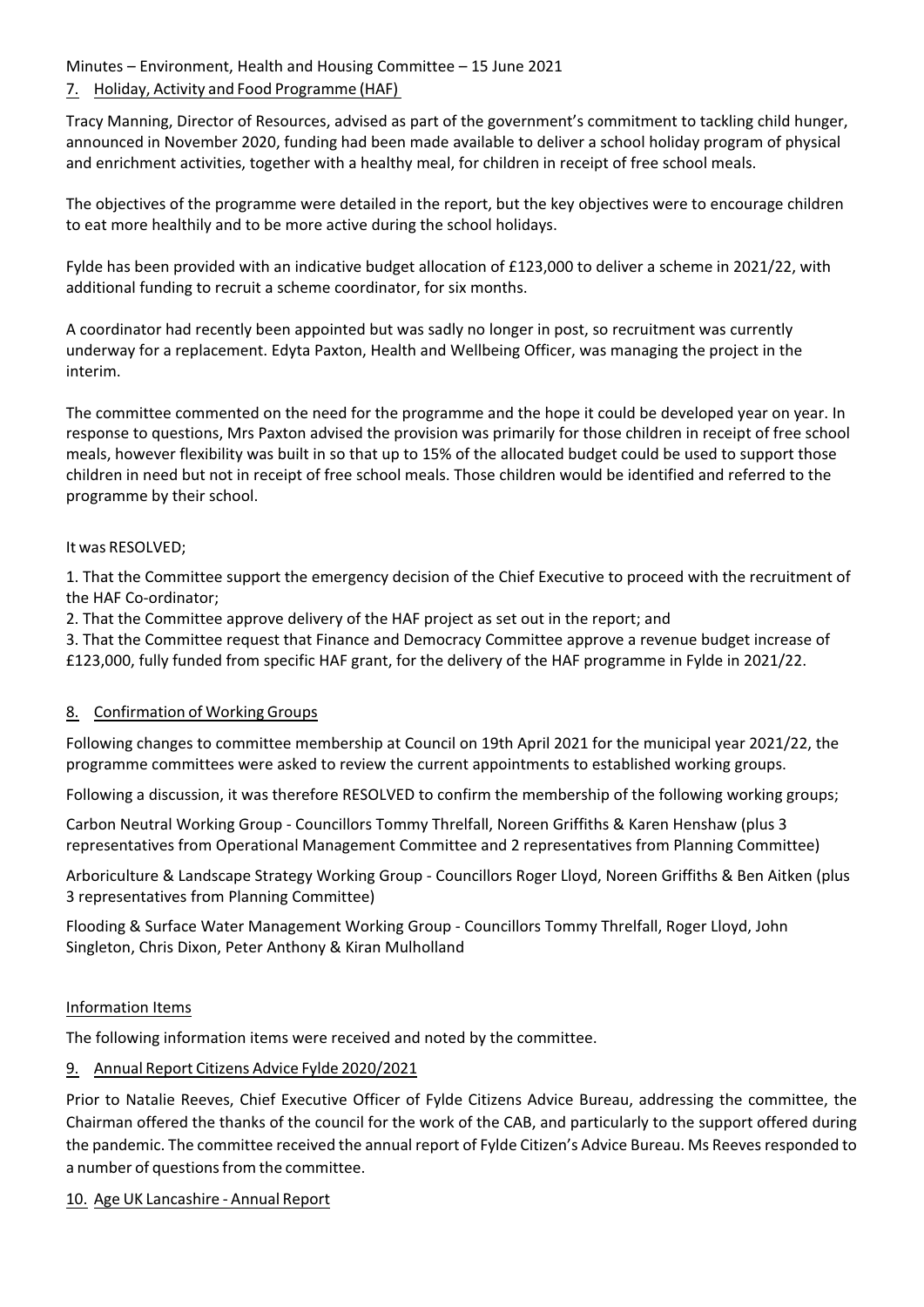Minutes – Environment, Health and Housing Committee – 15 June 2021 The committee noted the annual report of Age UK Lancashire.

# 11. Fylde Community Safety Partnership ‐ Overview for 2020/21

The committee received an update on the work of the Fylde Community Safety Partnership. Mrs Manning undertook to bring an information report to a future meeting of the committee regarding diversionary activities for young people.

# 12. Lateral Flow Testing Update

The committee received an update on the Lateral Flow testing work. It was advised that the focusin Lancashire was on the east of the county with Fylde being requested to focus on youth outbreaks. It was reported, following the recent increase of cases at Lytham St Annes High School, PCR tests had been distributed to every pupil. 1000 tests were returned and of those only 5 came back as positive. The PCR tests had subsequently been rolled out to parents and families of all students at Lytham St Annes High. The results of those tests were awaited.

## 13. Test and Trace Update

The committee received an update on the work of the Test and Trace team. It was reported that 386 positive Fylde cases had been contacted in the period Jan‐May 2021, and their contacts also traced and contacted. In response to questions regarding the incidents of positive cases, an example was offered that on the day of committee Blackpool had had 62 positive cases, whereas Fylde had had 8.

## 14. Review of Flooding/Surface Water Management in Fylde

The committee received an update on the progress of the working group on flooding and surface water management. The committee also received the outcome of a residentsflooding survey.

It was also reported that through the Economic Prosperity Board, there had been a commitment of the three Fylde Coast authorities working closer together on the management of surface water and risk management on the Fylde Coast.

In response to comments, the Chairman advised that additional resources were being put in place to the Local Lead Flood Authority (LLFA), whilst the County Council's Highways gully clearing team were implementing a revised approach to their work to improve outcomes.

## 15. Climate Change Survey ‐ Outcome

The committee received the results of the Climate Change survey. A number of questions were raised by the committee regarding the possibility of recruiting a designated climate change officer; looking to improve the infrastructure for electrical vehicles; lobbying government over the need to create universal charging measures for electric vehicles; and to engage with farmers and landownerslocally regarding carbon capture and re‐wilding of the land. It was advised all these issues could be considered and discussed by the Carbon Neutral working group.

## 16. Corporate Plan Progress Report

The committee received a report on the Corporate Plan Progress noting there were no actions for quarter 1 under the remit of the committee.

‐‐‐‐‐‐‐‐‐‐‐‐‐‐‐‐‐‐‐‐‐‐‐‐‐‐‐‐‐‐‐‐‐‐‐‐‐‐‐‐‐‐‐‐‐‐‐‐‐‐‐‐‐‐‐‐‐‐‐‐‐‐‐‐‐‐

# **Fylde Council copyright [2021]**

You may re‐use this document/publication (not including logos) free of charge in any format or medium. You must re‐use it accurately and not in a misleading context.

The material must be acknowledged as Fylde Council copyright and you must give the title of the source document/publication.